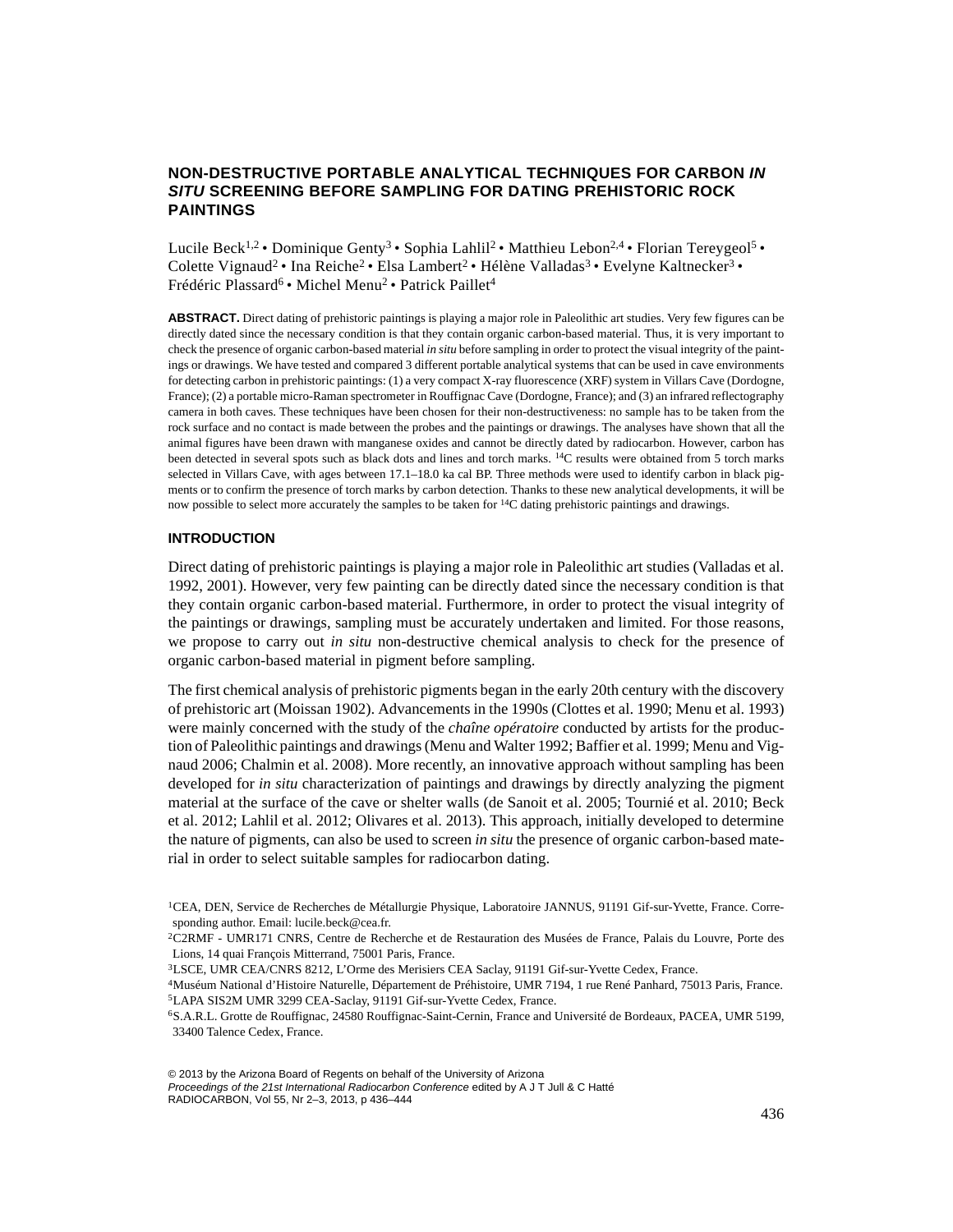In the framework of this study, we have tested and compared 3 different portable analytical systems for carbon detection in figures or in black dots covering the walls of 2 prehistoric caves. The first system, a very compact X-ray fluorescence (XRF) system, has been used in Villars Cave (Dordogne, France). The second system is a portable micro-Raman spectrometer used in Rouffignac Cave (Dordogne, France). Tests of infrared reflectography have also been conducted in both caves. This article will present the capacities and performances of the devices in the cave environment. Based on these first measurements, samples from Villars Cave have been selected and taken from 5 torch marks for  ${}^{14}C$  dating.

## **METHODS AND RESULTS**

In recent years, significant advances have been made in the development of mobile systems. These use different sources of radiation (X-ray, infrared, visible light laser) that can probe fragile and valuable materials without touching them. Thanks to such analytical systems, it is now possible to study without sampling a large number of paintings and drawings in shelters or in prehistoric caves. Two devices specifically developed and used for museums (Raman spectroscopy and IR reflectography) and a commercial X-ray fluorescence (XRF) device are presented in this study.

## **X-Ray Fluorescence Analysis in Villars Cave**

The device used in this study is a commercial XRF elemental analyzer (Niton XL3). The system is a single unit, hand-held and battery-powered (Figure 1). It is equipped with a 50-kV miniaturized Xray tube combined with an X-ray detector. It can detect chemical elements heavier than nickel  $(Z >$ 28) in a very short time (within 1 min) and without contact with the wall. Therefore, we can easily measure the content of manganese and iron, the major elements of prehistoric pigments, by detecting the X-ray lines at 5.9 and 6.4 keV, respectively. Carbon is not detected directly, but its presence can be inferred from the absence of the above elements (Mn and Fe).



Figure 1 XRF measurement in Villars Cave (Dordogne, France) on the horse called *Le petit cheval bleu* in the Salle des Peintures (Painting Room).

Villars Cave is located in Dordogne, SW France. The cave is ~600 m long and consists of several rooms connected by passageways. Around 30 drawings (horse, bison, ibex, etc.) and 30 sets of dots or lines have been discovered (Delluc and Delluc 1974). Most are made of black pigments and are stylistically attributed to the Magdalenian period.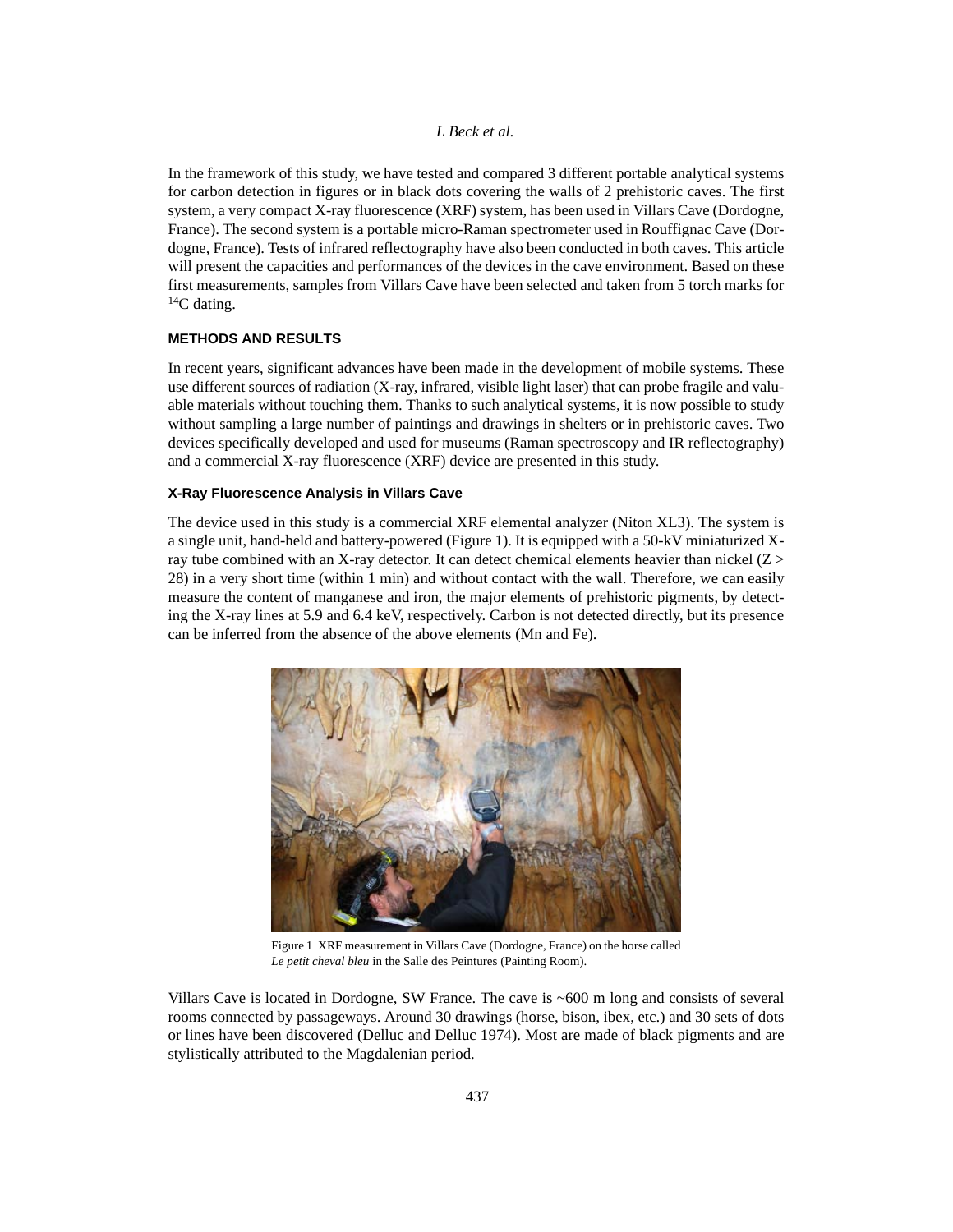## *Carbon Screening for Dating Prehistoric Rock Paintings*

A total of 22 XRF analyzes were performed on drawings, dots, and lines. Twelve results reveal the presence of manganese oxide for all the animal figures and for a few lines. The 10 other dark spots are made with carbon, probably originating from charcoal. One of these corresponds to a long line known as the Coulée de la Découverte, which is located in the Salle des Cierges (Candle Room). The others correspond to stains probably produced by torches. Among them, 5 locations were selected for  $^{14}C$  dating: 2 dots on 2 different sets in the Recoin du Balcon; 2 other dots at the Carrefour (intersection between 2 galleries); and finally a black hidden dot near the narrow passage giving access to the Salle des Peintures (Painting Room).

Dating of these samples was performed at the <sup>14</sup>C laboratory of CEA Saclay, France. Pretreatment (chemical to oxidation in  $CO<sub>2</sub>$ ) of the Villars samples was done at the LSCE lab (Gif-sur-Yvette, France). Fragments of charcoal taken from dark spots of the cave walls have undergone a series of acid/alkali/acid treatments (90  $\degree$ C for 60 min in the case of the largest samples and at a lower temperature for the others) for extracting carbonates and humic acids. The purified charcoal was then placed in a quartz tube with copper oxide and silver wire. This tube was sealed under vacuum and heated at 835 °C for 5 hr. The  $CO<sub>2</sub>$  obtained was then reduced to graphite on iron filings and pressed into an aluminum capsule for measurement with the ARTEMIS accelerator (UMS 2572, Saclay, France) by counting the number of C isotopes  $(^{12}C, ^{13}C, ^{14}C)$ . The results are presented in Figure 2 and discussed below.



Figure 2 14C ages of samples collected in Villars Cave (Dordogne, France) plotted against the IntCal09 calibration curve

The 2 areas of torch marks of the Recoin du Balcon are dated to 20.4–21.25 and 21.36–22.11 cal ka BP (Figure 2). The age of the torch mark recently discovered at the narrow passage is similar to the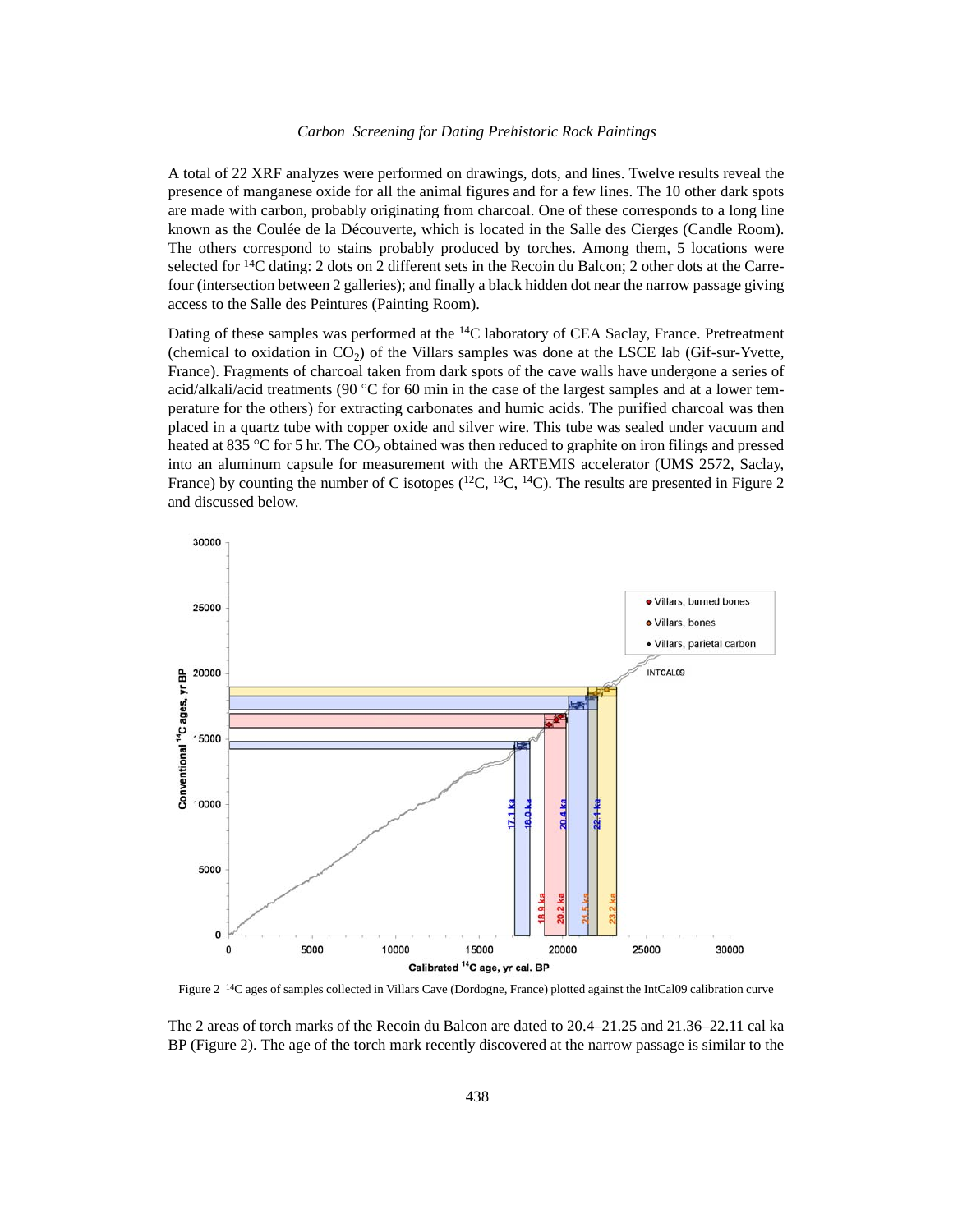first of the 2 previous marks: 20.5–21.43 cal ka BP. The assigned age of these marks corresponds to the limit of the Ancient Magdalenian period. These results provide evidence that prehistoric men proceeded at least until the area of the Balcon about 30 m away from the Carrefour area, a place where we did not expect their passage. In turn, both results in the Carrefour are significantly younger: 17.1–17.84 and 17.27–18.05 cal ka BP, suggesting a frequentation of the cave 3 ka later from the previous one (Genty et al., in press).

These results are the first dates obtained on torch marks found on the walls of Villars Cave. Up to now, and besides the age estimation based on the style of the paintings, only 1<sup>14</sup>C date had been carried out on a fragment of burnt bone (19.0–20.5 cal ka BP: D Genty, unpublished data). Thus, the dates obtained on torch marks, which range from 20.4 and 22.1 cal ka BP, confirm this period of occupation (Figure 2). All the samples taken from this cave, selected after the screening survey by XRF spectrometry, give Paleolithic ages consistent with their stylistic analysis.

### **Raman Micro-Spectroscopy in Rouffignac Cave**

Raman spectroscopy is a technique used to analyze chemical bonds and the symmetry of molecules. This technique is useful for identifying mineralogical phases in cultural heritage artifacts and pigments (Ricciardi et al. 2009; Tournié et al. 2010). In the case of prehistoric art, micro-Raman analyses have been undertaken on samples (Hernanz et al. 2006, 2008; Ospitali et al. 2006), but a recent study has shown that Raman analyses could also be performed *in situ*, on the red and white paintings of the San rockshelter dating from 3000 BP (Tournié et al. 2010).

The Raman spectral features of graphite and related materials are well defined and correspond to 2 intense bands at 1390 and 1590 cm<sup>-1</sup> (Tomasini et al. 2012). Raman spectroscopy is a very sensitive technique that can identify carbon-based material within minutes without any damages for the drawings studied. The quantification of the pigment amount is, however, not possible.

In this study, micro-Raman analyses were performed using a commercial micro-Raman spectrometer (HE532-HORIBA Scientific, Jobin Yvon Technology) in Rouffignac Cave (Dordogne, France). It is equipped with a charge-coupled device (CCD) multichannel matrix detector ( $1024 \times 256$  pixels) operating at  $-70$  °C. The source is an Nd:YAG laser operating at 532 nm, providing a maximum power of ~100 mW. To avoid sample alteration (particularly dehydration), Raman spectra were recorded using a low excitation power on the drawings using the electronic power control of the laser. The 5-m-long optical fibers allow separating the SuperHead from the bulkier spectrometer. A  $50\times$  Nikon long-working distance lens ( $\sim$ 15 mm from the sample) was used to avoid any contact with the area analyzed (Figure 3). The duration of 1 Raman analysis is a few minutes.

Rouffignac Cave is one of the major sites of Paleolithic cave art. It has been widely studied by archaeologists and scientists to answer authentication and conservation issues. Understanding of the origin and technique of the drawings and engravings present on the walls is of main interest (Barrière 1982; Plassard 1999). Some 240 drawn or engraved figures of animals have been identified. The predominance of mammoths as well as a number of well-organized panels arranged as friezes are some of the remarkable elements of this cave. Drawings are always made of black pigment.

Although no direct dating has been carried out, mainly due to the lack of identified charcoal-based figures, the style of this cave is generally connected to the Magdalenian period. Consequently, one of the objectives of this screening campaign was to find some carbon-based figures in order to confirm the stylistic approach.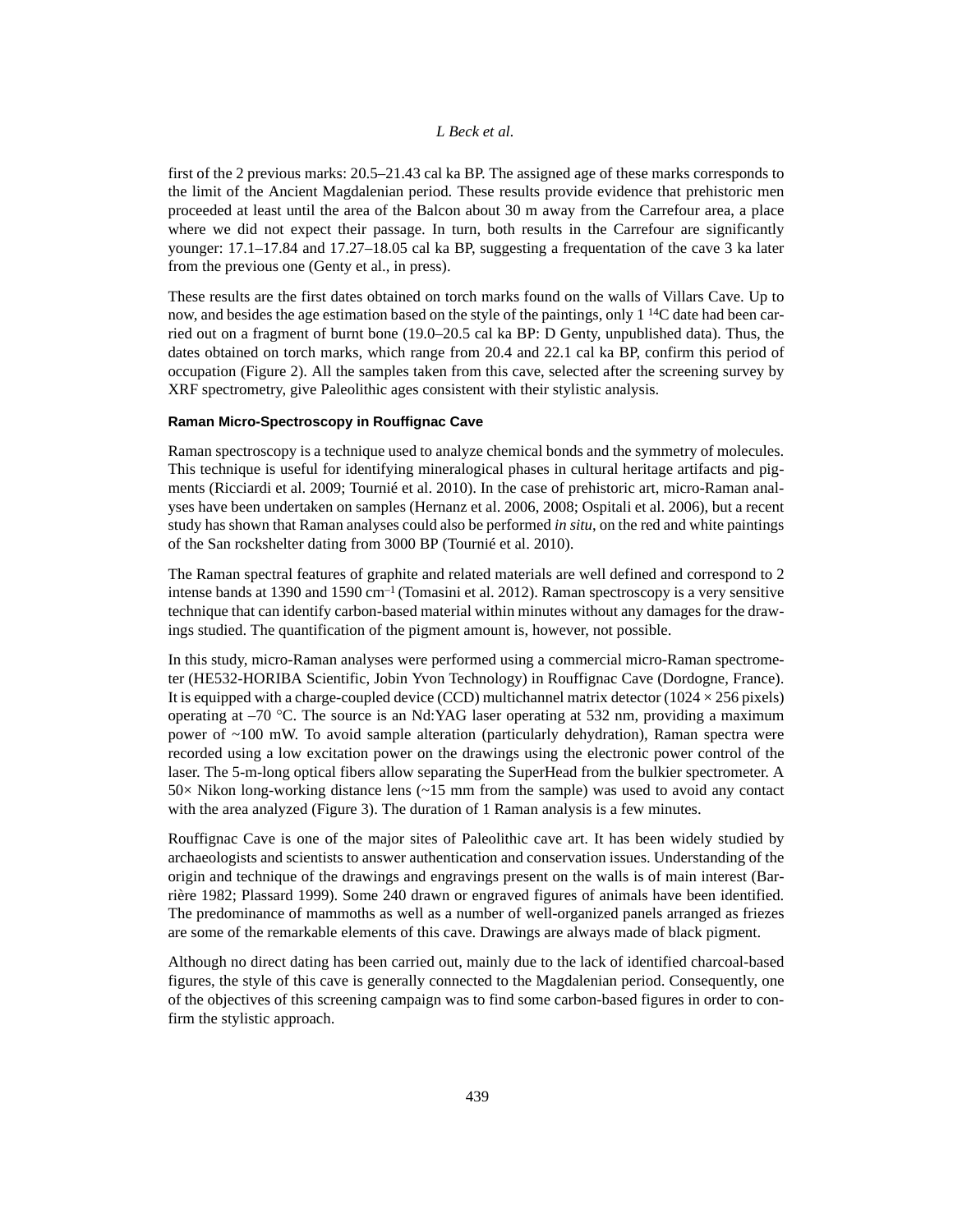*Carbon Screening for Dating Prehistoric Rock Paintings*



Figure 3 Raman spectrometer in Rouffignac Cave (Dordogne, France), Great Ceiling (Grand Plafond).

Two main locations have been selected to perform the analyses: the Great Ceiling (Grand Plafond) and the Henri Breuil Gallery. The Great Ceiling gathered 65 figures without any striking global organization, whereas the Henri Breuil Gallery with its "ten mammoth frieze" and "rhino frieze" is well structured. Another location presenting 2 "faced mammoths" was also studied. Located a few hundred meters from the Henri Breuil Gallery and the Great Ceiling, these 2 drawings are isolated from the rest of the cave. A total of 10 figures were studied: in the Henri Breuil Gallery, 4 of the 10 mammoths of the frieze forming a stylistically homogeneous group and 1 rhino of the "three rhino frieze"; 3 drawings of the Great Ceiling; and the 2 isolated "faced mammoths."

The results of previous studies using different methods of spectrometry, XRF, X-ray diffraction, Raman analyses (de Sanoit et al. 2005; Beck et al. 2012; Lahlil et al. 2012) have confirmed that the figures of Rouffignac Cave are composed of manganese oxides as pigments. However, we have also observed carbon-containing areas using micro-Raman spectroscopy: the line considered as modern covering the head of the mammoth (#66) located in the Great Ceiling; b) small carbon particles on the mammoth (#180) of the 2 isolated "faced mammoths"; and c) a carotenoid-type organic carbon on the mammoth frieze and the rhino frieze.

The Raman spectra of the black line crossing the front of mammoth #66 clearly show that the material employed for the line is carbon based (Figure 4a). The 2 broad bands at  $\sim$ 1390 and 1590 cm<sup>-1</sup> are characteristic of D and G bands of amorphous carbon (Tomasini et al. 2012). No bands from phosphates have been observed, which excludes the use of bone black or ivory black. The spectra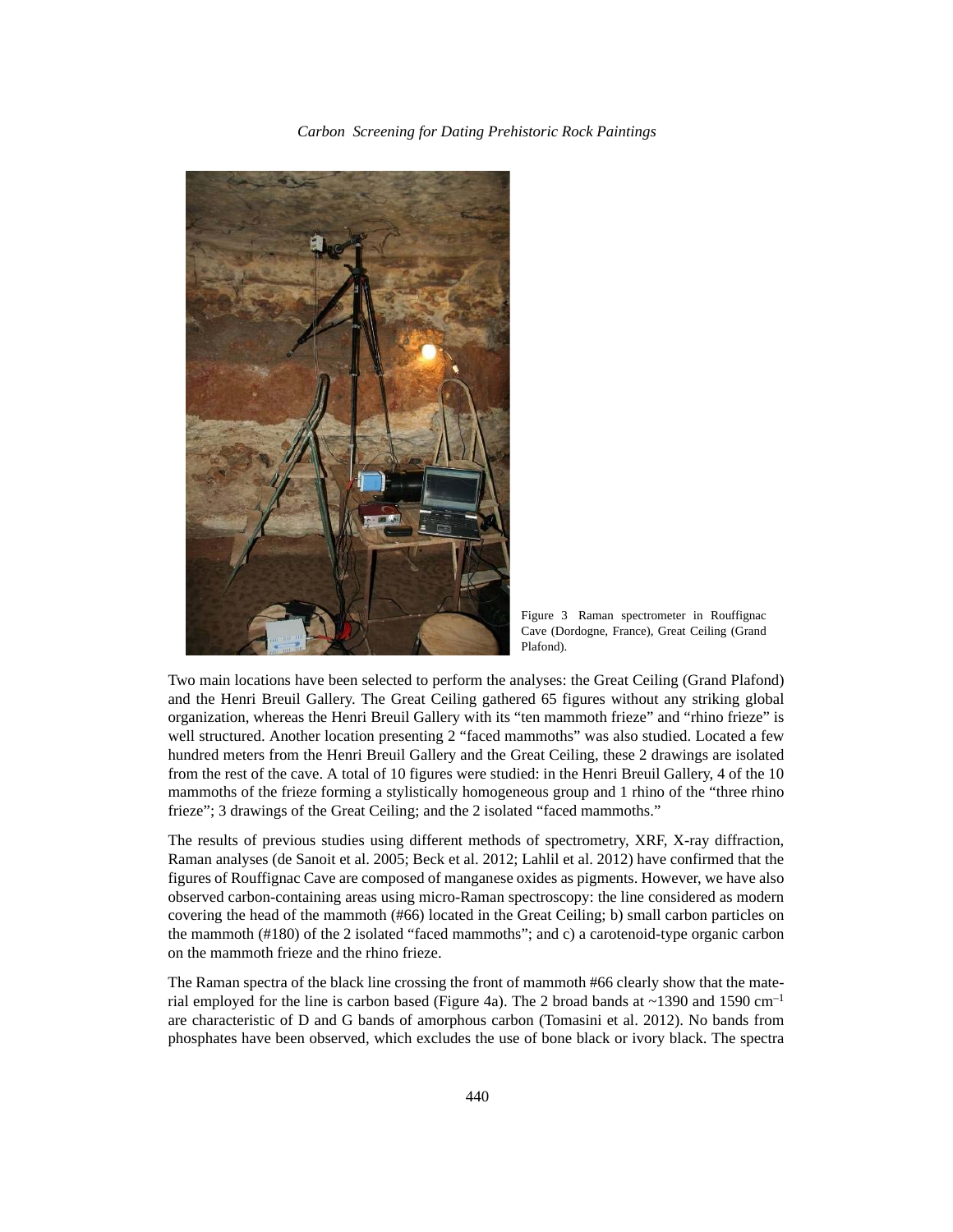obtained are in good agreement with the use of charcoal of vegetal origin or soot. Since the charcoal or soot line overlays the head of the mammoth, it seems to be have been added in more recent times. Sufficient carbon is present so that this result could be confirmed or not by 14C dating.



Figure 4 Raman spectra obtained from 2 figures of Rouffignac Cave (Dordogne, France): (a) Line crossing the head of mammoth #66: The bands at 1391 and 1594 cm–1 are characteristic of the D and G bands of carbon; (b) Head of mammoth #180: the 2 weak bands at  $~580$  and 650 cm–1 are characteristic of manganese oxides. Two other broad bands are characteristic of carbon.

Raman spectra obtained at the forehead-eyebrow of mammoth #180 exhibit 2 weak bands at ~580 and 650 cm–1, which are characteristic of manganese oxides. Two other broad bands located at  $\sim$ 1370 and 1590 cm<sup>-1</sup> are observed. They are characteristic of amorphous carbon such as charcoal (Figure 4b). Contrary to mammoth #66 where amorphous carbon has been detected on a line transversal to the head, the detected carbon of mammoth #180 consists of small particles belonging to the mammoth drawing itself. The presence of amorphous carbon particles mixed with other pigments has already been found in red or black paintings from the Paleolithic (Ospitali et al. 2006; Chalmin et al. 2008). It could result from the soot from lamps used to illuminate the walls, or organic matter contained in the original pigment, or to a later redrawing. Since the presence of carbon has been detected very locally and in very low amounts, it seems difficult to take any sample for <sup>14</sup>C dating.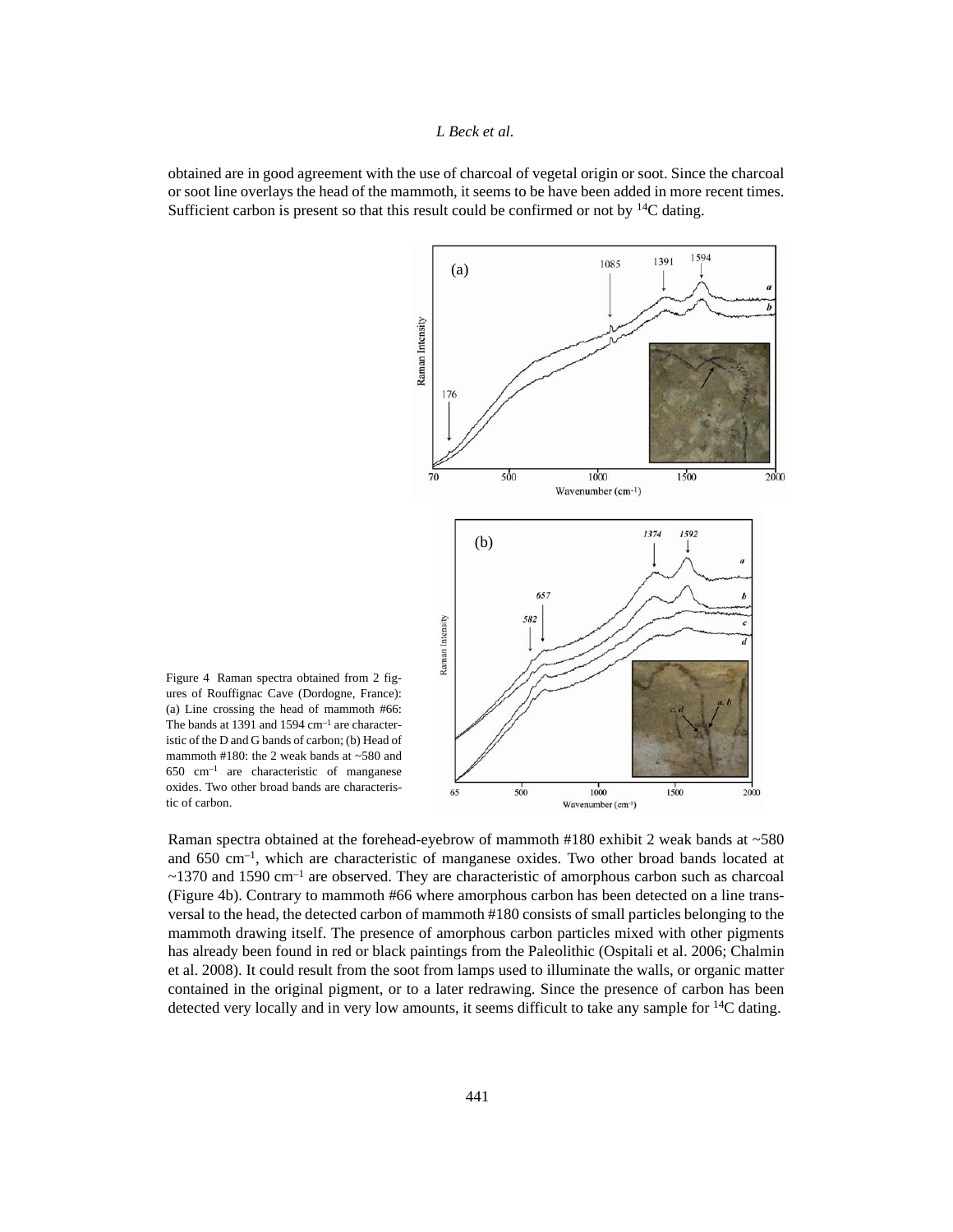## *Carbon Screening for Dating Prehistoric Rock Paintings*

For the mammoth and rhino friezes, manganese oxides have been detected at 580 and 650 cm<sup>-1</sup>. In addition, 2 weak bands at 1140 and 1510 cm<sup>-1</sup> have been recorded in very local areas. These features are typical of organic material with a long carotenoid chain (C=C and C-C stretching modes). These substances are widespread in nature and have been already found in several prehistoric sites (Hernanz et al. 2008; Tournié et al. 2010). They can come from red pigments of biological origin (e.g. seashells) or from photosynthetic bacteria. In both cases, the amount of these compounds is very low, and due to their uncertain origin, they do not seem suitable for 14C dating.

These examples have shown the efficiency of micro-Raman spectroscopy for the detection of carbon in prehistoric drawings and paintings. However, the studies in Rouffignac Cave failed to highlight figures entirely performed with charcoal pigment. Thus, no sampling has been done on these figures for dating.

## **Infrared Reflectography in the Rouffignac and Villars Caves**

Infrared reflectography (IR) is used in museums to decrypt painting techniques revealing artist corrections and redrawing. Indeed, infrared radiation goes through most of the paint layers except the black lines that are revealed by contrast (van Asperen de Boer 1968). This study presented an opportunity to conduct the first test of an infrared camera in a cave environment. In the Rouffignac and Villars caves, we used an infrared imaging system specially designed for art conservators (OSIRIS-Opus Instruments) (Figure 5a). This camera provides high-resolution and high-speed images of black drawings. Shots were made in the Painting Room (Salle des Peintures) of Villars Cave and on the Great Ceiling (Grand Plafond) of Rouffignac Cave. As an example, a figure representing the mammoth #66 covered by an assumed modern line composed of carbon (confirmed by Raman analyses) is presented in Figure 5b (visible light) and in Figure 5c (IR). While the mammoth drawing and the transversal line both appear dark black in visible light, they present different gray levels in IR photographs. It is thus possible to distinguish the 2 different materials used in this figure to make the black lines: with IR, manganese oxide, which constitutes the animal figure, appears black while the charcoal-based line partially disappears. This first test shows that it is possible by this nondestructive photographic technique to isolate figures or lines made with carbon.



Figure 5 (a) Infrared camera in Rouffignac Cave; photographs (b) with visible light and (c) with infrared of mammoth #66 on the Grand Plafond.

#### **CONCLUSION**

These various portable systems have successfully demonstrated their capabilities to identify carbon in pigments. The carbon screening methods can be applied *in situ*, in various types of environments, even in sites of high humidity such as prehistoric caves. Through the study of the Villars and Rouf-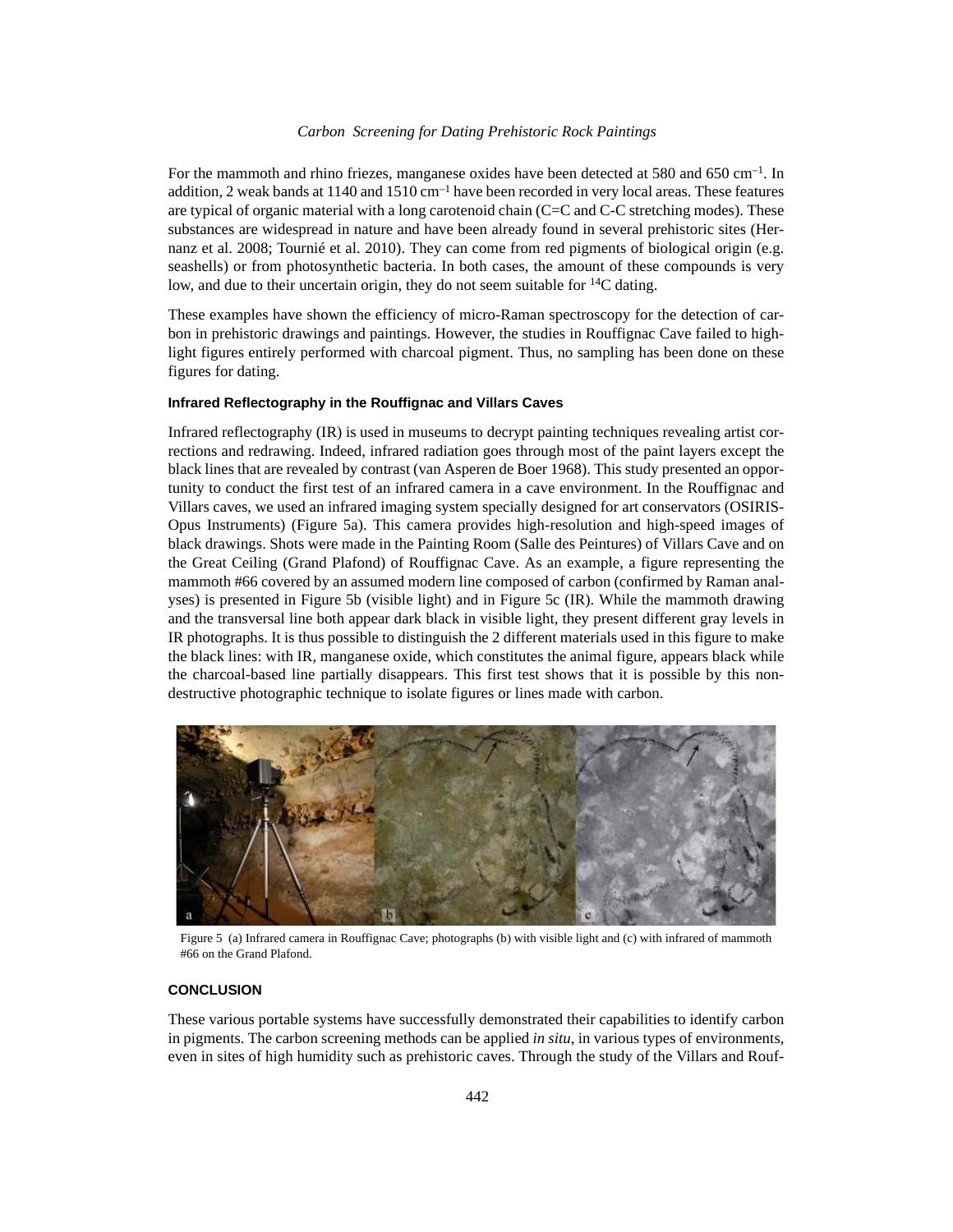fignac caves, we have demonstrated the possibility of implementing portable instruments for the detection of organic carbon in prehistoric drawings or paintings and for the identification of torch marks. The results are promising since the methods have provided valuable information on the composition of pigments and black marks without sampling.

Although X-ray fluorescence (XRF) is not able to detect carbon directly, this portable elemental analyzer has the advantage of being easy to use and battery-powered. This is the most compact device that we have tested in cave conditions thanks to its batteries and its short acquisition time. Without obtaining a detailed characterization of the material, this type of analysis performed with a commercial detector is sufficient to screen for the presence of black pigments that do not contain manganese or iron and that are therefore likely to be carbon-based.

Micro-Raman spectroscopy has proven particularly effective and sensitive for the direct detection of organic matter, including carbon. Despite a bit bulky setup, flexible optical fibers allow easy access to the irregular cave walls. The use of this method for the selection of charcoal pigment is very efficient. Infrared reflectography is also relatively easy to apply to prehistoric paintings and drawings, but further tests are necessary to improve the carbon/manganese discrimination.

In conclusion, thanks to the development of new portable and non-destructive analytical instruments, it is now possible to select suitable samples for 14C dating *in situ* in the cave. After determination of the chemical composition, the samples can be taken from the site and their number limited by selecting the most appropriate figure or mark. This procedure is very useful for the preservation of the visual integrity of the paintings or drawings and more generally for the rock art preservation. These tools should prove useful in future <sup>14</sup>C dating of prehistoric paintings and drawings.

## **ACKNOWLEDGMENTS**

This study was partially funded by the French Research Agency (ANR) in the framework of the MADAPCA project. We warmly thank the cave owners that allowed us to do these analyses: the Versaveaud family for Villars Cave and the Plassard family for Rouffignac Cave. We also would like to thank J-Cl Dran for his assistance during the manuscript preparation.

## **REFERENCES**

- Baffier D, Girard M, Menu M, Vignaud C. 1999. Color at the Grande Grotte, Arcy-Sur-Cure (Yonne, France). *L'Anthropologie* 103:1–21.
- Barrière Cl. 1982. *L'art pariétal de Rouffignac*. Paris: Picard. 208 p.
- Beck L, Rousselière H, Castaing J, Duran A, Lebon M, Lahlil S, Plassard F. 2012. Analyse in situ des dessins préhistoriques de la grotte de Rouffignac par fluorescence X et diffraction X portable. *ArchéoSciences* 36: 139–52.
- Chalmin E, Sansot E, Orial G, Bousta F, Reiche I. 2008. Microanalysis and synthesis of calcite. Growth mechanisms on prehistoric paintings in the Large Cave, Arcy-sur-Cure (Yonne, France). *X-Ray Spectrometry* 37(4):424–34.
- Clottes J, Menu M, Walter P. 1990. La préparation des peintures magdaléniennes des cavernes ariégeoises. *Bulletin de la Société Préhistorique Française* 87: 170–92.
- Delluc B, Delluc G. 1974. La grotte ornée de Villars. *Gallia Préhistoire* 17:1–67.
- de Sanoit J, Chambellan D, Plassard F. 2005. Caractérisation in situ du pigment noir de quelques œuvres pariétales de la Grotte de Rouffignac à l'aide d'un système portable d'analyse par fluorescence X (XRF). *ArchéoSciences* 29:61–98.
- Genty D, Valladas H, Beck L, Téreygeol F, Delluc B, Delluc G, Regnier E, Baritaud T, Hellstrom J, Blamart DC, Kaltnecker E, Moreau C, Dumoulin JP. In press. La grotte de Villars: données chronologiques de l'occupation humaine et contexte environnemental. *PALEO*.
- Hernanz A, Gavira-Vallejo JM, Ruiz-López JF. 2006. Introduction to Raman microscopy of prehistoric rock paintings from the Sierra de las Cuerdas, Cuenca, Spain. *Journal of Raman Spectroscopy* 37(10):1054– 62.

Hernanz A, Gavira-Vallejo JM, Ruiz-López JF, Edwards